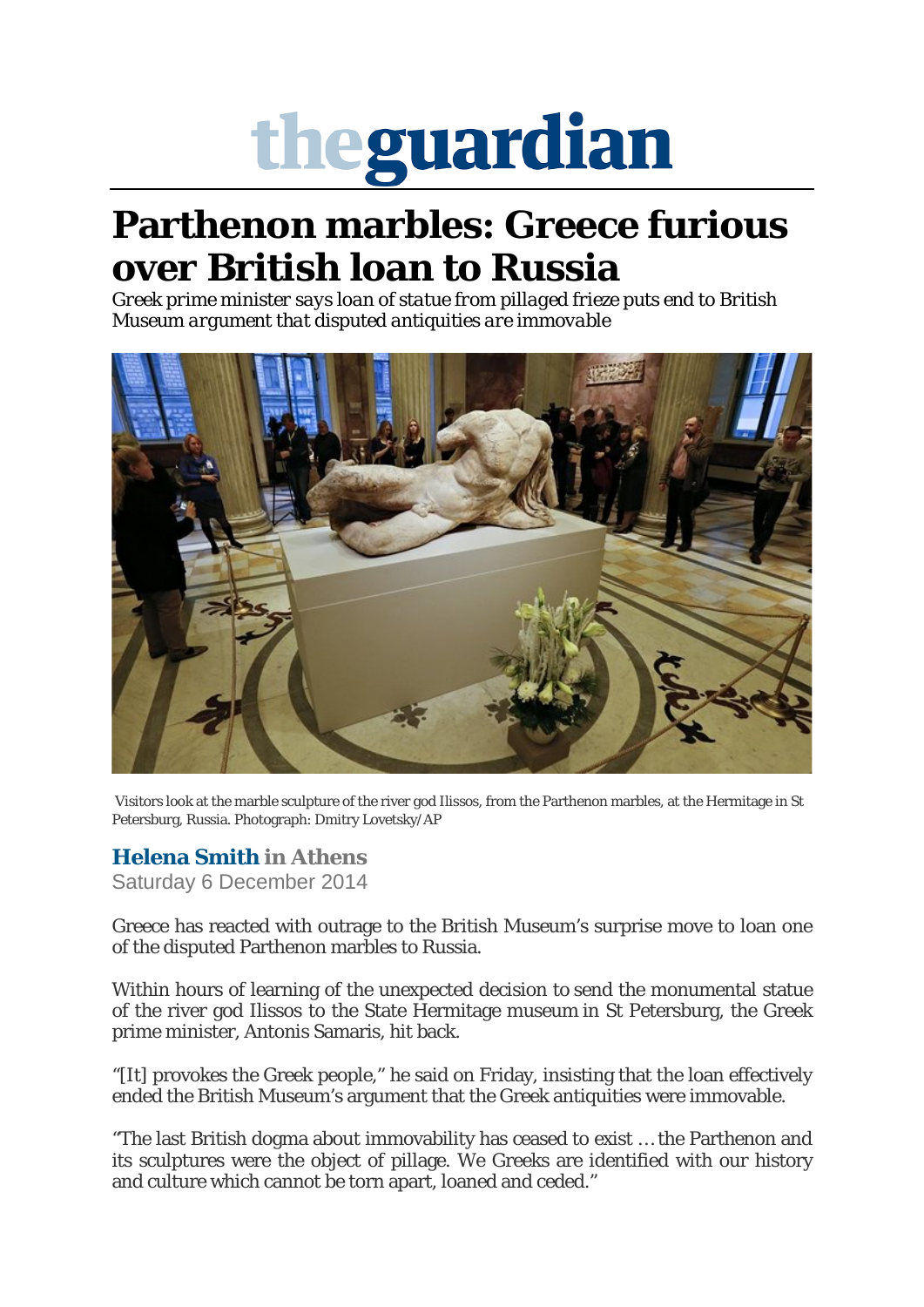News of the move elicited shock and fury with Greek officials, and activists abroad, describing the gesture, variously, as sly, arrogant, provocative and rude. Campaigners suggested it would give added impetus to Athens to pursue the legal route in its quest to reclaim the Golden Age treasures from London.

Samaras' conservative-dominated coalition is currently seeking advice from the human rights lawyer Amal Clooney, and two of Britain's leading experts in cultural restitution, Geoffrey Robertson and Norman Palmer, in the fight to repatriate antiquities seen as the high point of classical art.

"[The loan is] appalling, no one had any idea whatsoever," said Elena Korka, a senior culture ministry policymaker involved in restitution efforts since 1986. "For so many years they have argued that the sculptures could not be moved. At the end of the day this will turn against them," she told the Guardian.

Veiled in secrecy until its announcement late on Thursday, the unprecedented step saw the collection being broken up for the first time since the British Museum took possession of the 5th century BC masterpieces in 1816. Roughly half of the 160 metre-long frieze has been in London since Thomas Bruce, the 7th Earl of Elgin, oversaw its removal from the Parthenon as the British ambassador to the Ottoman empire more than 200 years ago.



Sir Richard Lambert, chairman of the British Museum Trustees, poses next to the Parthenon marbles in the British Museum, London. Photograph: Facundo Arrizabalaga/EPA

Neil MacGregor, the British Museum's director, said the loan would reinforce the argument that the museum was a universal institution with global outreach.

The headless river god, among the most recognisable of the classical carvings, is due to be unveiled at the Hermitage on Friday in celebration of its 250th anniversary.